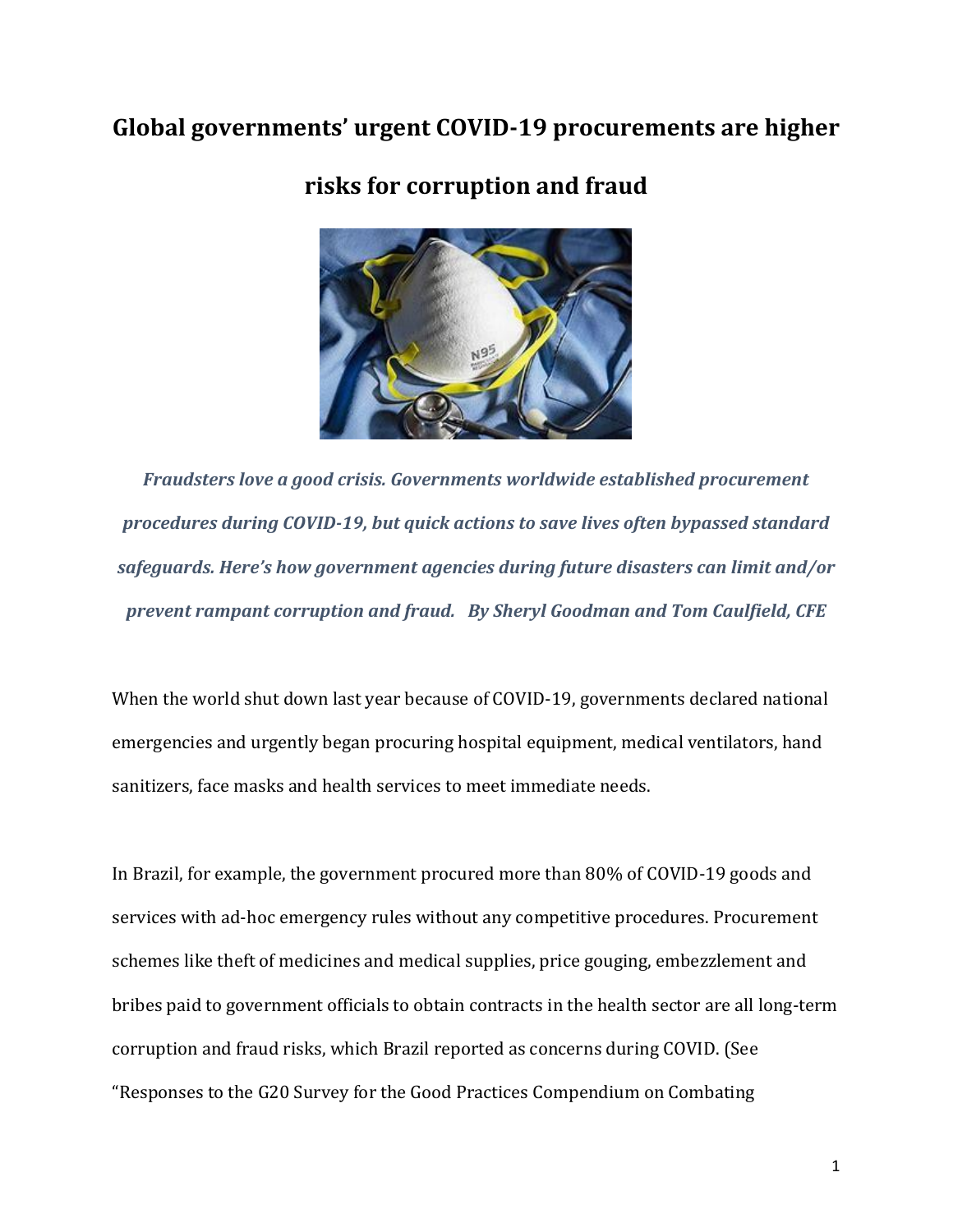Corruption in the Response to COVID-19," from the G20 Saudi Arabia 2020 Riyadh Summit," tinyurl.com/2bttb6jx, and "600 days of government: CGU highlights key actions during the pandemic," Brazil's Federal Comptroller General, Aug. 21, 2020, tinyurl.com/7648363w.)

But it wasn't just in Brazil where the state rushed to garner emergency supplies for its citizens. This level of emergency procurement activity was occurring across the globe, and not always with the idea of preventing fraud foremost in mind.

The Open Contracting Partnership (OCP) estimates that by July 2020 at least \$100 billion had been spent on pandemic-related procurements. (See "Lessons from the COVID-19 pandemic. Findings and recommendations for better emergency procurement," OCP, tinyurl.com/2xmwumv7.) The OCP is an independent, not-for-profit spun out of the World Bank. It's designed to open and transform government contracting worldwide, according to the organization. (See open-contracting.org/about.)

#### **Tyranny of the urgent**

It's understandable that with such an intense sense of urgency, governments would focus more on emergency care of its citizens and less on the traditional safeguards for the prevention of corruption and fraud. However, they unintentionally created greater opportunities for criminal behavior, which has led — and continues to lead — to massive corruption, fraud, waste and abuse of COVID relief funds.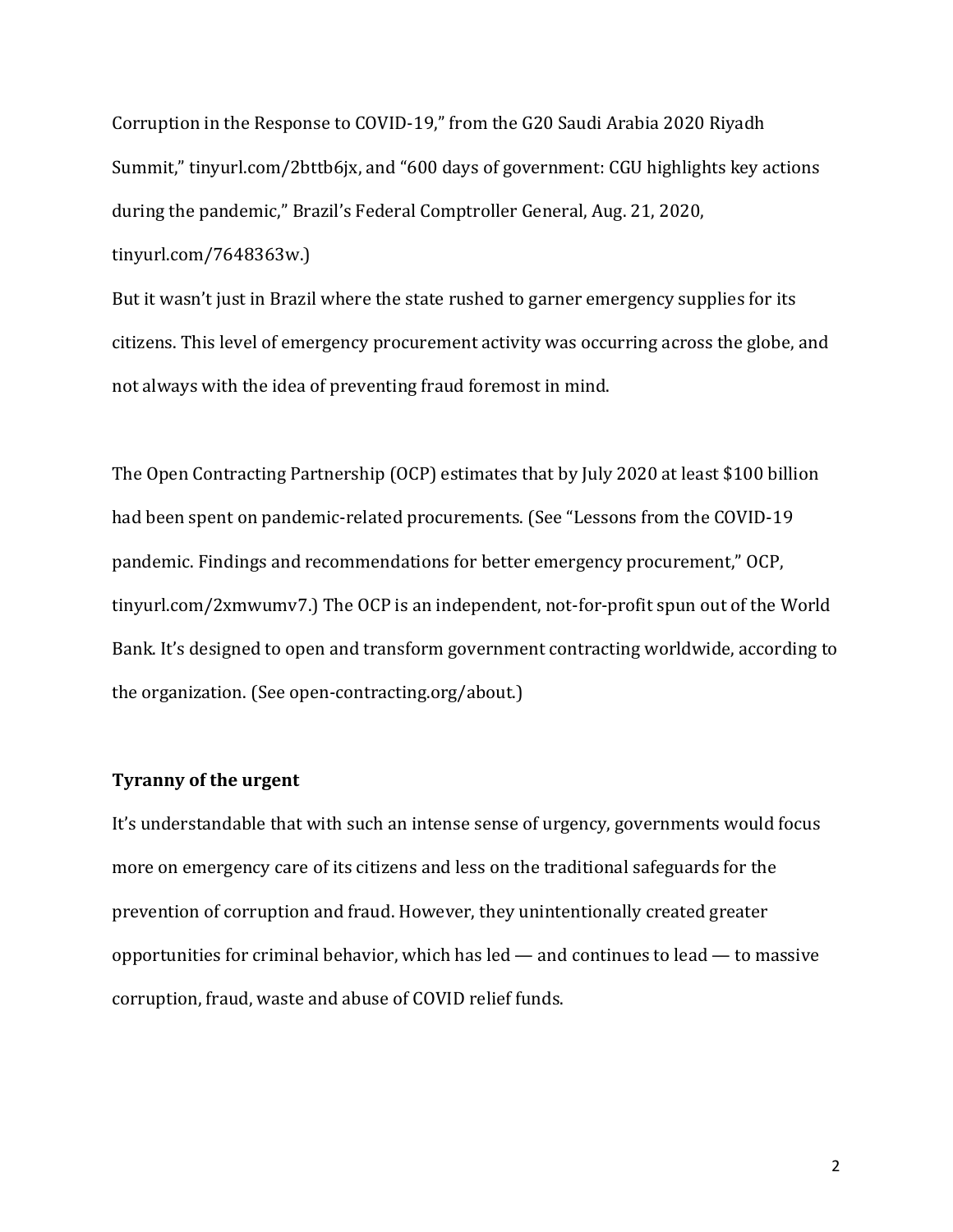Examples include frauds in vaccine distribution, stealing of influenza medication, fake vaccines sold and administered, and people in positions of power or wealth attempting to get priority access to vaccines. South African police reported seizing some 400 ampoules equivalent to around 2,400 doses of fake COVID-19 vaccines following a global alert issued by INTERPOL that warned vaccines would be a prime target for criminal networks. (See "Fake COVID vaccine distribution network dismantled after INTERPOL alert," March 3, tinyurl.com/d7ybbjmj.)

Media reports throughout the world have also identified countless examples of people falsely representing themselves to fraudulently access trillions of dollars in economic relief from government programs.

Meeting the urgent needs presented by the pandemic and maintaining the necessary flexibility and agility to do so, while also implementing effective integrity controls in procurement procedures, is more than challenging. Governments must balance the need to act without delay (to save or preserve life, for example) with meeting their overarching public-sector obligations to act lawfully, reasonably and with integrity.

In "Responses to the G20 Survey for the Good Practices Compendium on Combating Corruption in the Response to COVID-19" the Australian Criminal Intelligence Commission's corruption risk assessment of the COVID-19 pandemic response reported these risks:

3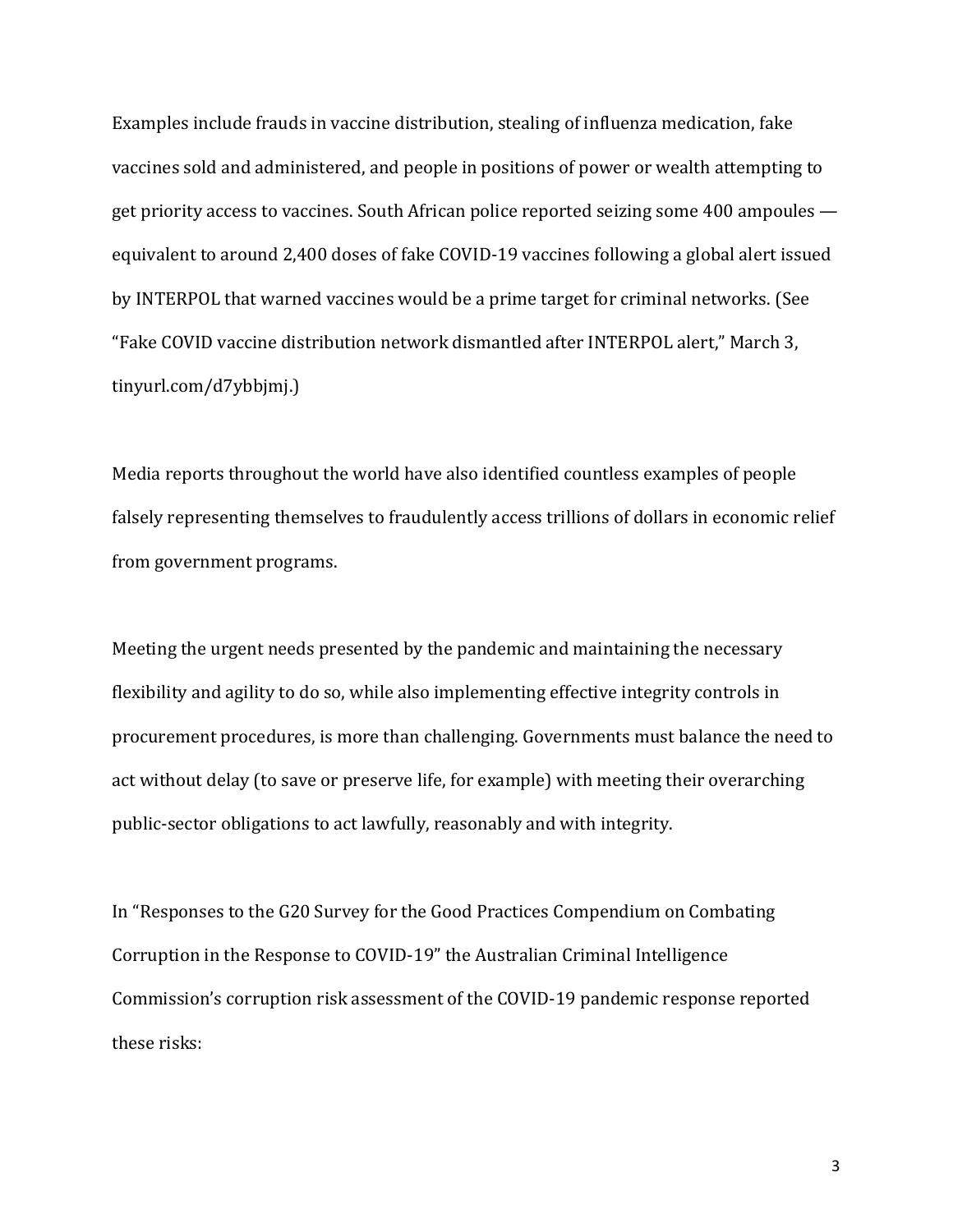- 1. The pandemic response offers unique opportunities for corruption at a heightened level.
- 2. Corruption risk will be different during the immediate crisis, planning and recovery phases.
- 3. Organized criminals could seek to access official information for insider trading or seek to influence officials involved in pandemic response-related government contracts.
- 4. Individual officers will use their decision-making powers to commit payment fraud. This could involve fraudulently applying for entitlements for their own benefit or approving claims for businesses and individuals not eligible for payments.
- 5. Some departments, agencies and business areas will face an increased risk of corruption; key areas include those involved in planning, coordinating and communicating responses.
- 6. Some trusted private-sector workers will also face personal financial pressures from the pandemic.
- 7. Increased levels of public-sector staff working from home may weaken existing corruption controls.

#### **Speed and agility of emergency procurement brings risk**

Governments need to install anti-corruption and fraud protocols when they hasten emergency procurements. Last year, OCP launched the COVID-19 Action Research Program to identify specific corruption/fraud risks with emergency procurement. (See the OCP "Lessons from the COVID-19 pandemic. …") Not surprisingly, it found that emergency procurement accelerated the procurement process. But OCP also found governments: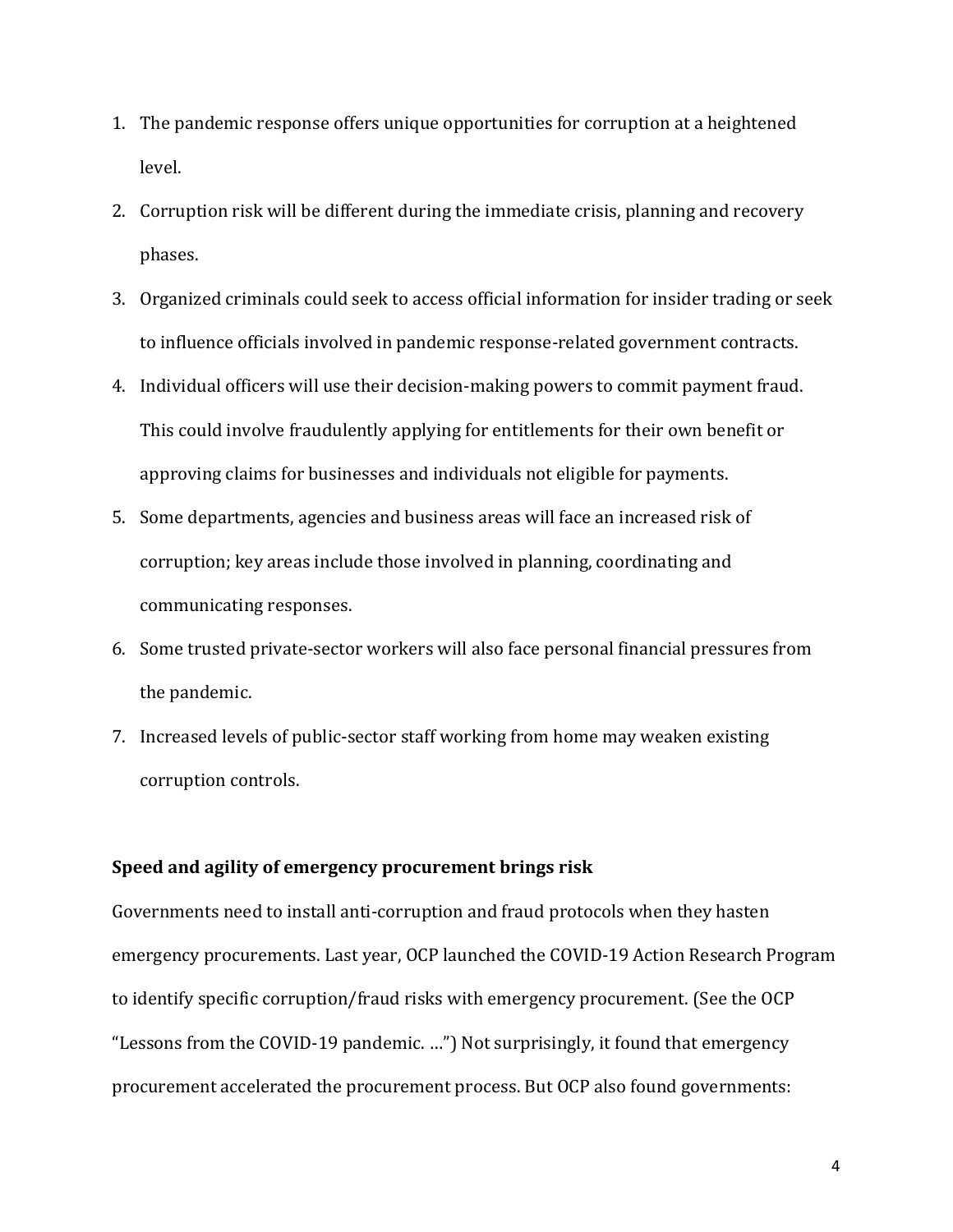- Used substantially reduced checks and balances, which increased the risk for improper procurement activities.
- Further increased risks by a lack of consistent and timely procurement data on emergency purchases.
- Had limited information and understanding of suppliers' true capacities to deliver required service/goods.

### **Government actions to reduce public procurement risks**

As the urgency to respond to the pandemic fades, governments are taking steps to ensure fair, transparent and equitable contracting processes for this and future health crises. For example, the Office of Government Procurement of Ireland published an informational document on good practices for governmental contracting authorities during the COVID-19 outbreak. [See "Information Note – Covid-19 (Coronavirus) and Public Procurement," Ireland's Office of Government Procurement, updated March 22, tinyurl.com/4b3chta9.]

The U.K.'s Cabinet Office issued a procurement policy note on "Supplier relief due to COVID-19" in March 2020. (See tinyurl.com/248dh6jt.) That policy note calls for contracting authorities to pay all suppliers as quickly as possible to maintain cash flow and protect jobs, while also working with them to ensure transparency. In turn, it requires suppliers in receipt of public funds related to COVID-19 to operate according to an "open book" policy. This means they must make any data available to contracting authorities as requested — including information from ledgers, cash-flow forecasts, balance sheets, and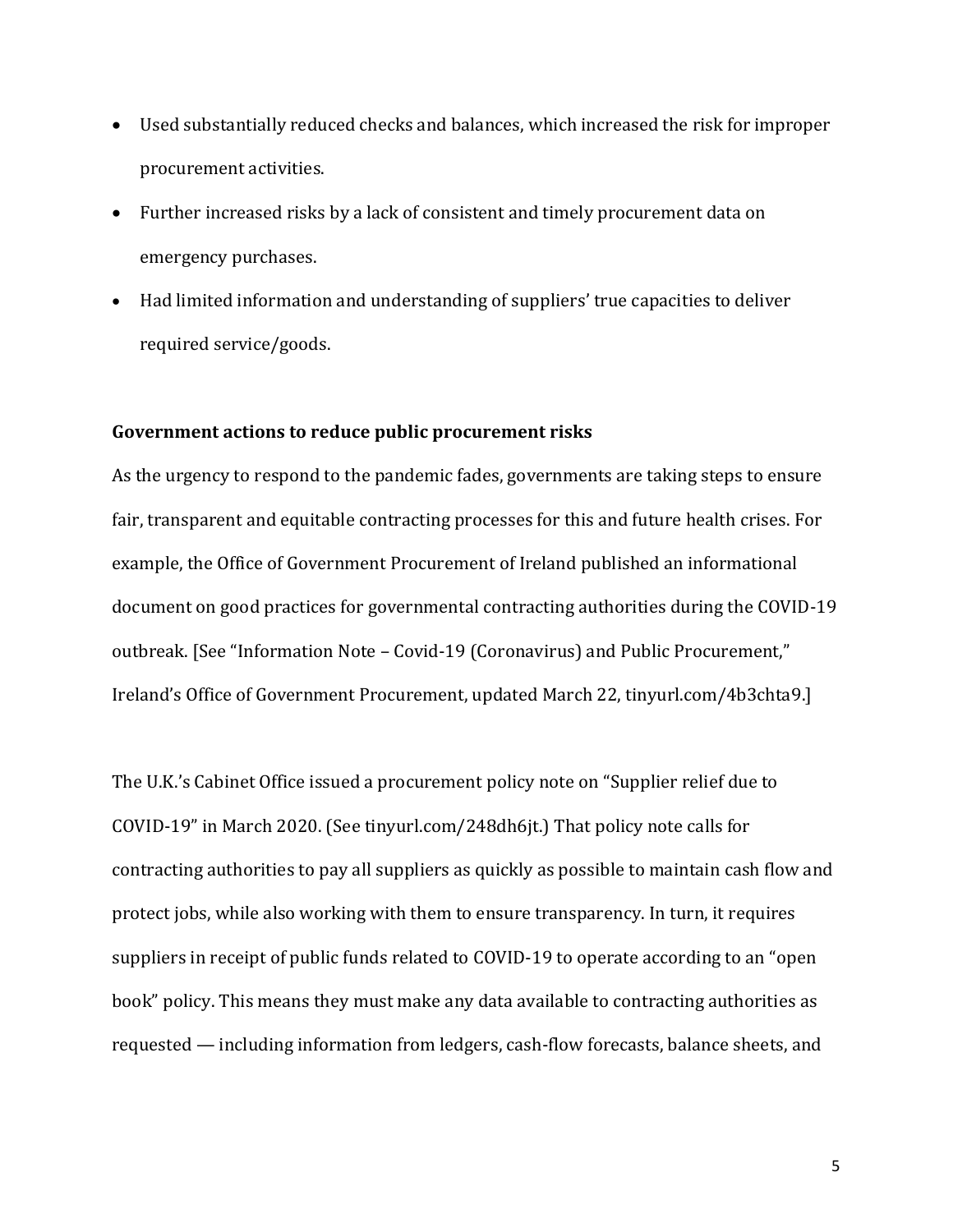profit and loss accounts — to demonstrate that payments have been made to suppliers under contract in the intended manner.

#### **Recommendations to enhance integrity in emergency procurement**

Procurement Integrity — fair, honest, transparent and legal contracting — should always be the foundation of all public procurement but especially during crises.

The Organization for Economic Co-Operation and Development (OECD) recommends carrying out the following steps to ensure integrity in COVID public procurement processes. (See "Public integrity for an effective COVID-19 response and recovery," OECD, April 19, 2020, tinyurl.com/vuz9nfhy.)

- Enforce basic documentation and record-keeping.
- Develop detailed guidelines on procurement strategies under a crisis.
- Put greater emphasis on contract management.
- Favor existing collaborative procurement instruments such as framework agreements.
- Ensure maximum openness of information, including open data.
- Set up a central price and supplier tracking system for key products and services.
- Subject all emergency procurement processes to audit and oversight.

The World Justice Project (WJP) published the July 2020 "Corruption and the COVID-19 Pandemic," which says that speed in procurement doesn't need to come at the expense of accountability. (See tinyurl.com/3wchr96w.) WJP recommends: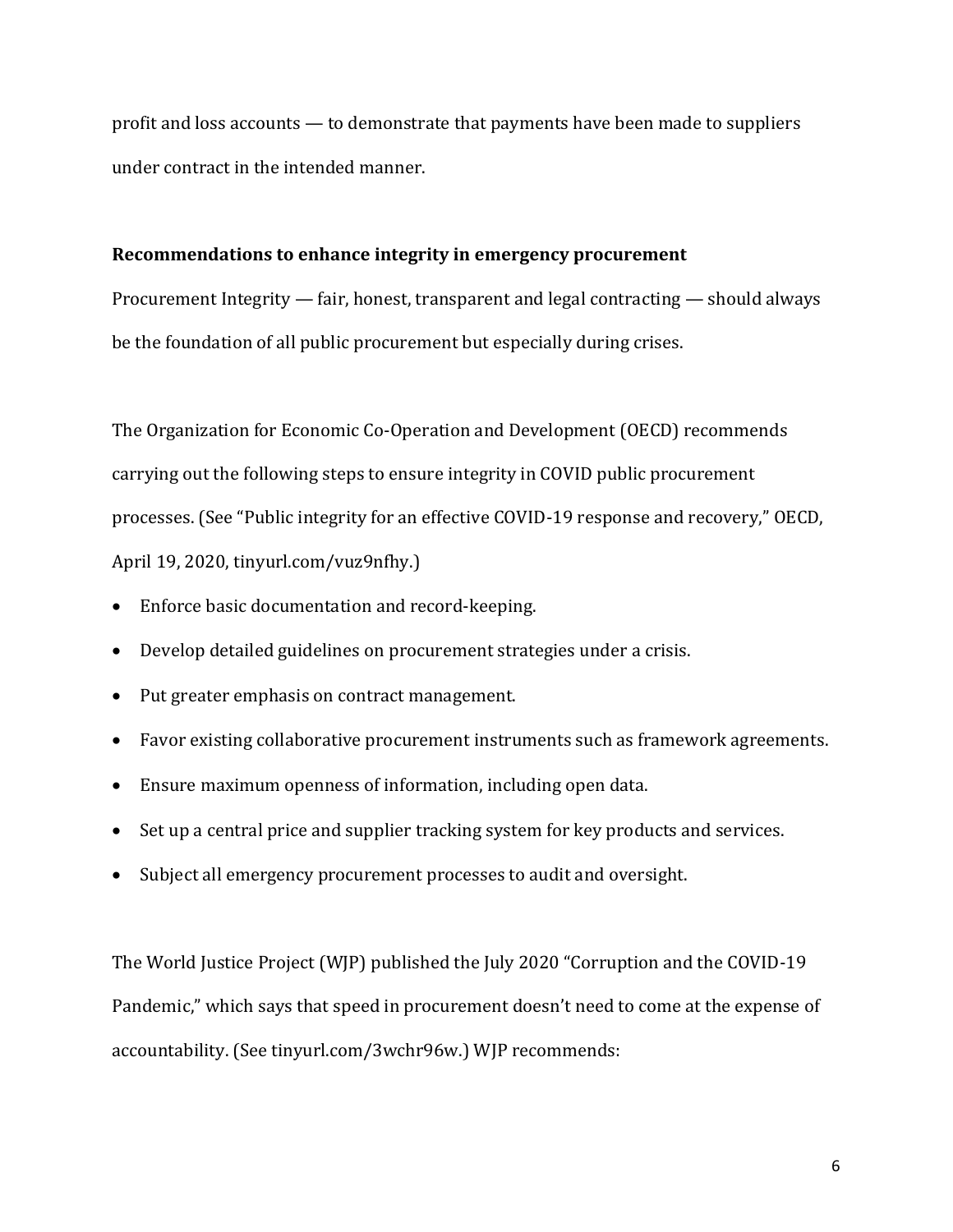- Public procurement mechanisms should be relaxed only when a clearly defined urgency test is met and documented, and only to the extent necessary.
- Auditing of contracts needs to occur, regardless of how expedited the procurement process.
- Transparency of all public contracts under emergency procedures should be promptly published openly.
- Institutions designed to provide oversight and accountability of public actors should be protected and reinforced.
- The right to information should be honored to the extent practicable and supported through proactive government publication of information.

#### **Save lives** *and* **prevent fraud**

Preventive measures are key to controlling corruption and fraud risks in emergency situations. The most basic of these measures is ensuring that government establish, understand and enforce emergency procurement procedures. All government personnel with the authority to influence emergency procurement decisions, whether they have "procurement" in their job titles, should receive basic training in purchasing procedures.

Because fraudsters will always take advantage of a crisis, government entities need to install sound anti-corruption strategies and methods to not just protect needed vital goods and services but also safeguard the availability of financial funds to allow those suffering economic hardship to survive.